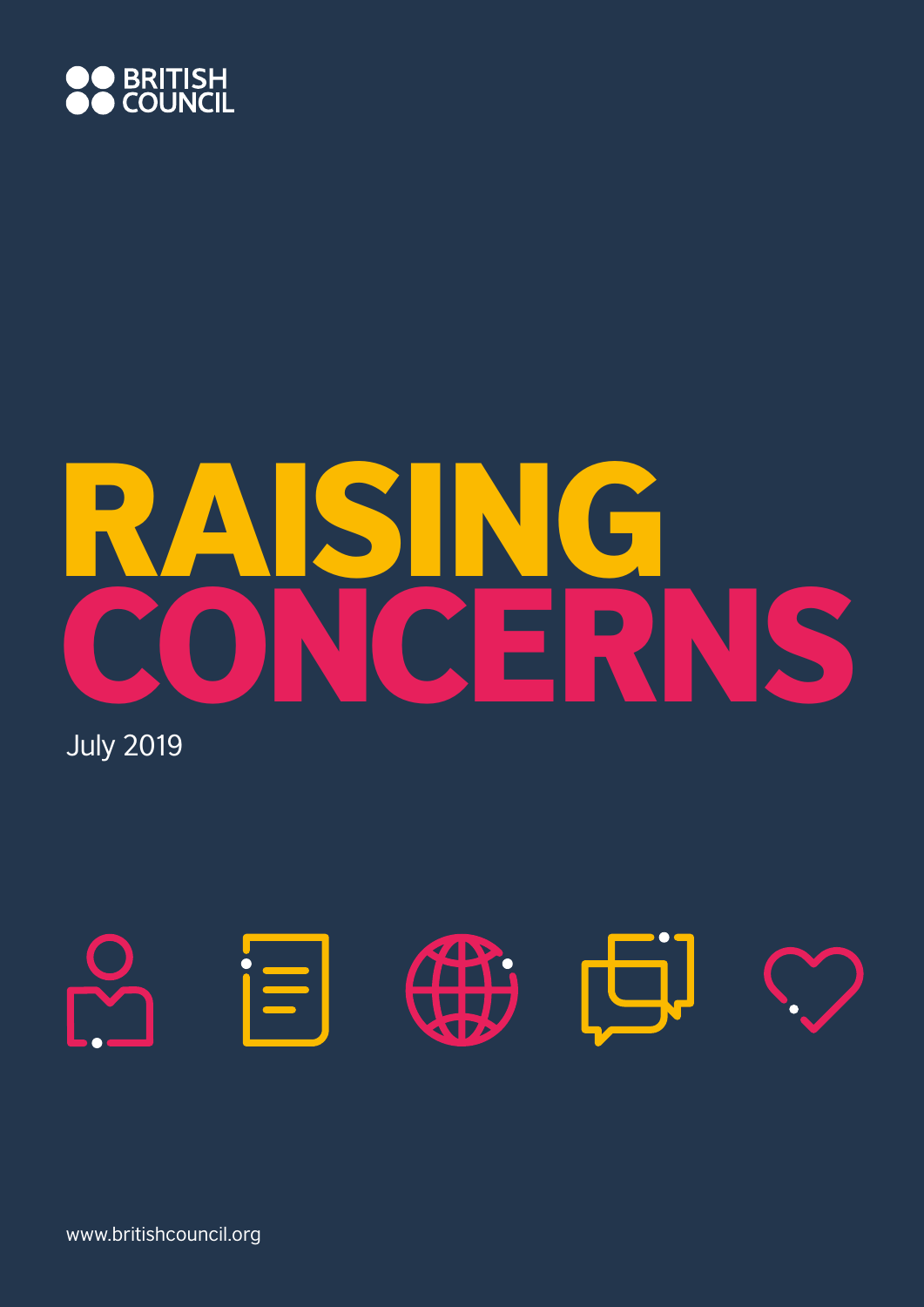

The British Council seeks to uphold the highest ethical and legal standards across the organisation. To help us achieve this, we want you to feel that you can raise concerns you may have about malpractice or wrongdoing confidentially and without fear of victimisation or disadvantage. Our Raising Concerns Policy enables you to do this.

#### I've seen, heard or experienced something and I think I should report it, but who to and how?

If you are concerned about something you have seen, heard or experienced, we encourage you to raise it under this policy. You do not need to obtain evidence, just have a genuine belief that the malpractice or wrongdoing is taking place. Your concern will be treated seriously and investigated to ensure that instances of malpractice or wrongdoing are identified and dealt with appropriately.

# What is covered?

Examples of malpractice or wrongdoing include, but are not limited to:

- abusing, exploiting or endangering a child
- endangering anyone's safety or security
- theft
- fraud or false accounting
- misuse of the British Council's property
- giving or receiving bribes
- failing to disclose outside business interests
- bullying or threatening behaviour
- breaches of law or regulation
- breaches of the Code of Conduct and other British Council policies.

It also includes covering up such malpractice or wrongdoing or enabling it to take place.

#### Other concerns and where to go

You may want to raise concerns about something that is a personal issue or complaint, such as discrimination, serious disagreements or recurring problems. These concerns are not covered by this policy. For these kinds of issues, please speak to your line manager, your HR Business Partner, your union or staff association representative or another senior manager for guidance.

You may also consider discussing any personal concerns you may have with the British Council's Employee Assistance Programme (EAP). This is a confidential service which allows you to talk with an impartial external adviser. Our EAP is fully accredited and abides by the British Association for Counselling and Psychotherapy (BACP) Ethical Framework which stipulates that under no circumstances, apart from with specific consent from the individual, would case details or identity be given to any third party, including the British Council. Being able to talk to someone impartial may help you to make a decision on whether to proceed. Depending on the nature of your concern, they may also be able to point you to additional advice, outside of the British Council.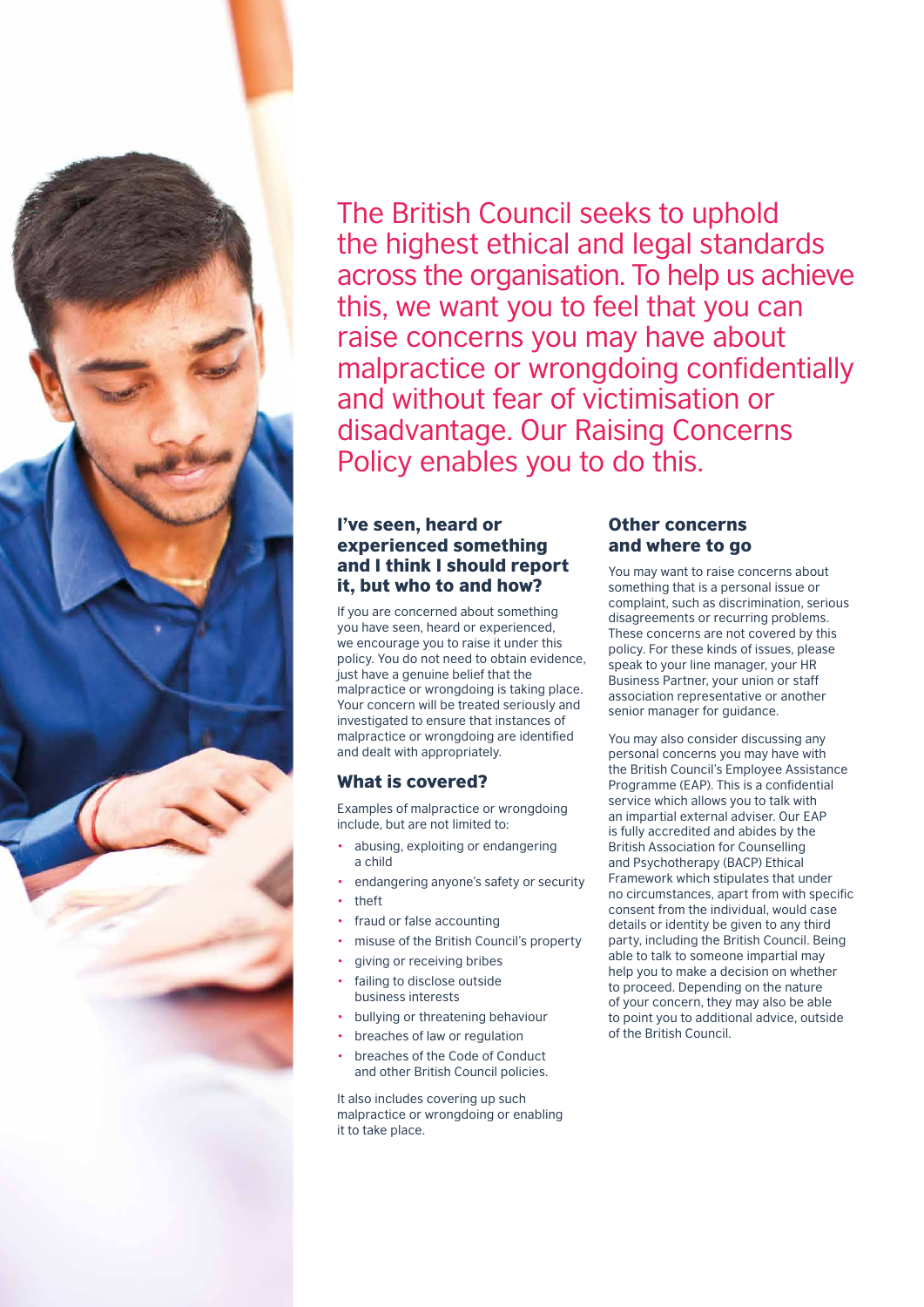# WHAT DO I DO IF I HAVE A CONCERN?

You first need to raise your concern with an appropriate manager. The list below shows you who to approach.

#### Level one

One of the following:

- your line manager
- your line manager's manager
- your Head of HR.

#### Level two

If, for any reason, you do not feel comfortable speaking to any of the level one contacts, please direct your concern to the most appropriate level two contact. Talking to our EAP at this point may also be helpful before deciding how to proceed.

- Head of Counter Fraud Management (for concerns about fraud, bribery, money laundering, counter terrorism) dave.carter@britishcouncil.org
- Head of Safeguarding (for concerns about neglect or physical, emotional or sexual abuse of children). Check the Safeguarding intranet site for more information elaine.ryan@britishcouncil.org
- Head of Crisis, Safety and Security (for concerns about the safety or security of people or premises) mathew.perrin@britishcouncil.org
- Interim Data Protection Officer and Head of Information Governance and Privacy (for concerns about information security and privacy) jolyon.stone@britishcouncil.org
- Head of Global Employee Relations (for concerns about relationships at work, issues relating to employment policies and procedures, or concerns not obviously covered above) nita.bewley@britishcouncil.org

#### Level three

If your concerns are of such a nature to prevent you from approaching a level one or level two contact, then you should report them directly to either:

- The Chief Operating Officer andy.williams@britishcouncil.org or
- Secretary to the British Council and Head of Corporate Affairs alison.coutts@britishcouncil.org

Finally, if you really feel that you cannot raise the concern internally, there are certain external people or organisations that you can report your concern to.

They include regulators, such as the Charity Commission, and the Comptroller and Auditor General, who is the British Council's external auditor. There is a full list at: http://bit.ly/prescribedlist

However, you must make sure that you have chosen the correct person or organisation to report your concern to. Before reporting a concern externally, you should take specialist advice. This could be from:

- your trade union or staff association
- Protect an independent UK charity which advises people on how to raise concerns while providing an impartial and objective view on the concern
- Employee Assistance Programme
- Charity Commission
- Health and Safety Executive.

#### How we investigate

Although you will receive some feedback on the information you have supplied, it may not be possible to share the detail of any subsequent investigation with you as the British Council may be bound by duties of confidentiality. The British Council will consider the concerns raised as a matter of urgency. Any subsequent investigation will be conducted as sensitively and speedily as possible and in a consistent and fair way.

# **Confidentiality** and anonymity

This policy allows colleagues to raise concerns in confidence. So far as possible, your anonymity will be preserved in the course of any subsequent investigation.

Depending on the nature of the concern, there may be matters that cannot just be dealt with internally and external authorities may need to be involved. Should that become necessary, the British Council may need to make a referral without your consent. Wherever possible, you will be informed if such a referral is made.

You can report a concern anonymously. However, we would prefer that you identify yourself, as this will offer a better opportunity to investigate your concerns properly. You can be assured that, provided your concerns are raised in good faith, you will be protected against any detriment on account of raising them. However, should you still feel unable to raise a concern in person, anonymity is better than silence.

# How you are protected

The British Council will not penalise anyone for raising a genuine concern in good faith, even if it turns out to be unfounded. Any member of staff who harasses or victimises someone for raising a concern in good faith will themselves be subject to disciplinary action.

#### False or malicious concerns

The Raising Concerns Policy is designed to deal with genuine staff concerns that are made in good faith. Submission of a concern that is found to be fictitious or made in bad faith (for example, out of spite or for personal gain) will be subject to disciplinary action.

#### What happens next?

Your concerns will be taken seriously. The person you have disclosed your concern to will review the information you have provided to make a decision on whether to investigate further. They may ask to speak

to you to obtain further information as this will enable them to investigate your concerns more thoroughly. Please let them know if you would like to be accompanied at that interview. This could be by a friend or family member, or a staff association or union representative.